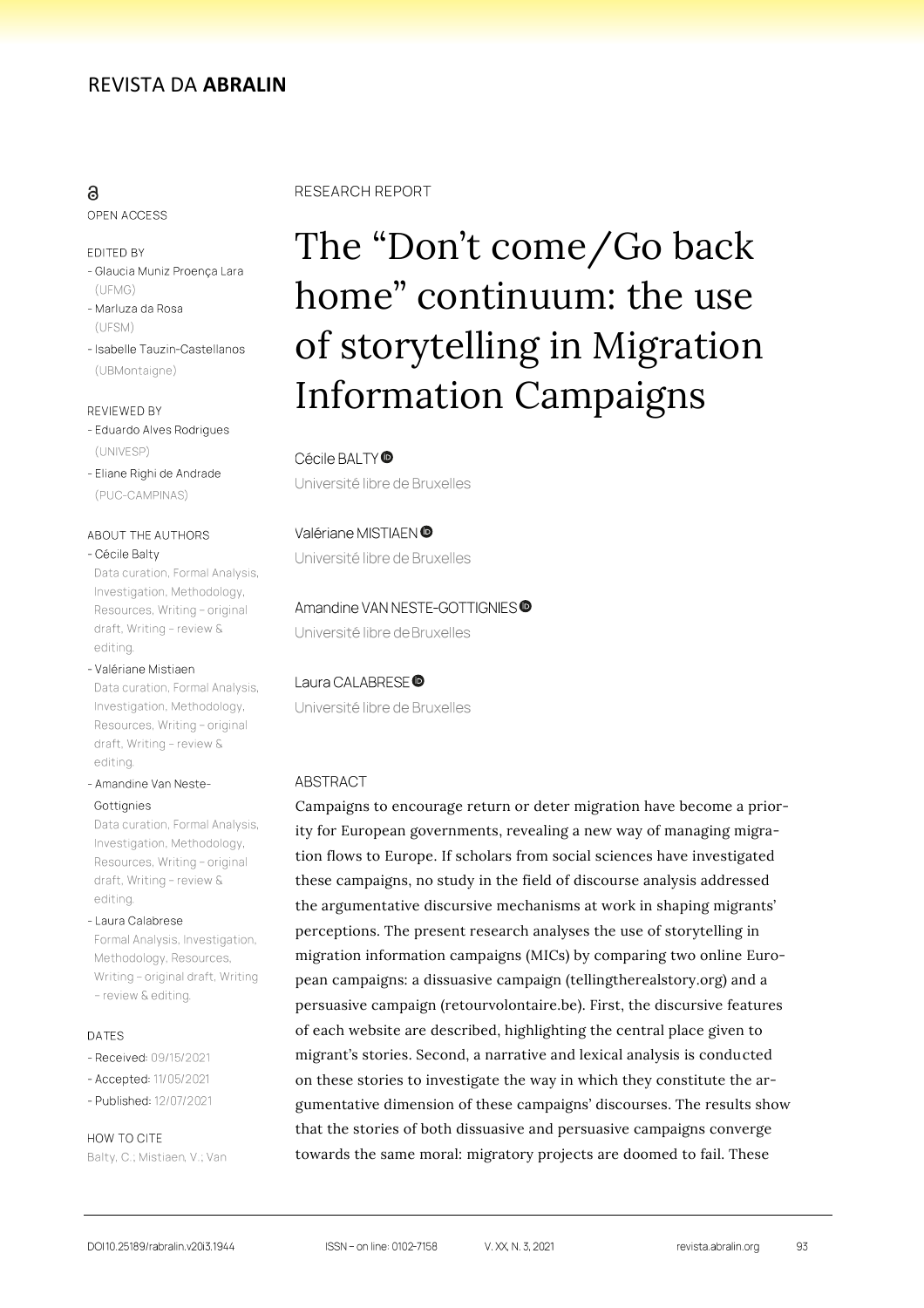Neste-Gottignies, A.; Calabrese, L. (2021). The "Don't come/Go back home" continuum: the use of storytelling in Migration Information Campaigns. Revista da Abralin, v. 20, n. 3, p. 93-112, 2021.

migration information campaigns can be seen as part of what we call the "Don't come/Go back home" continuum.

#### **RESUMO**

Campanhas para encorajar o retorno ou dissuadir a migração tornaram-se uma prioridade para os governos europeus, revelando uma nova forma de gerir os fluxos migratórios para a Europa. Se estudiosos das ciências sociais investigaram essas campanhas, nenhum estudo no campo da análise do discurso abordou os mecanismos discursivos/argumentativos que atuam na formação das percepções dos migrantes. A presente pesquisa analisa o uso da narração de histórias em campanhas de informação sobre migração (MICs), comparando duas campanhas europeias online: uma campanha dissuasiva (telltherealstory.org) e uma campanha persuasiva (retourvolontaire.be). Primeiramente, descrevem-se as características discursivas de cada site, enfatizando o papel central dado às histórias dos migrantes. Em seguida, realiza-se uma análise narrativa e lexical dessas histórias, a fim de investigar o modo como constituem a dimensão argumentativa desses discursos. Os resultados mostram que tanto as campanhas dissuasivas quanto as persuasivas convergem para a mesma moral: os projetos migratórios estão fadados ao fracasso. Essas campanhas de informação sobre migração podem ser vistas como parte do que se chama de continuum "Não venha/Vá embora para casa".

#### **KEYWORDS**

Storytelling. Migration. Migration Information Campaigns. Argumentative discourse. Lexical analysis.

#### PALAVRAS-CHAVE

Narrativa. Migração. Campanhas de Informação sobre Migração. Discurso Argumentativo. Análise Lexical.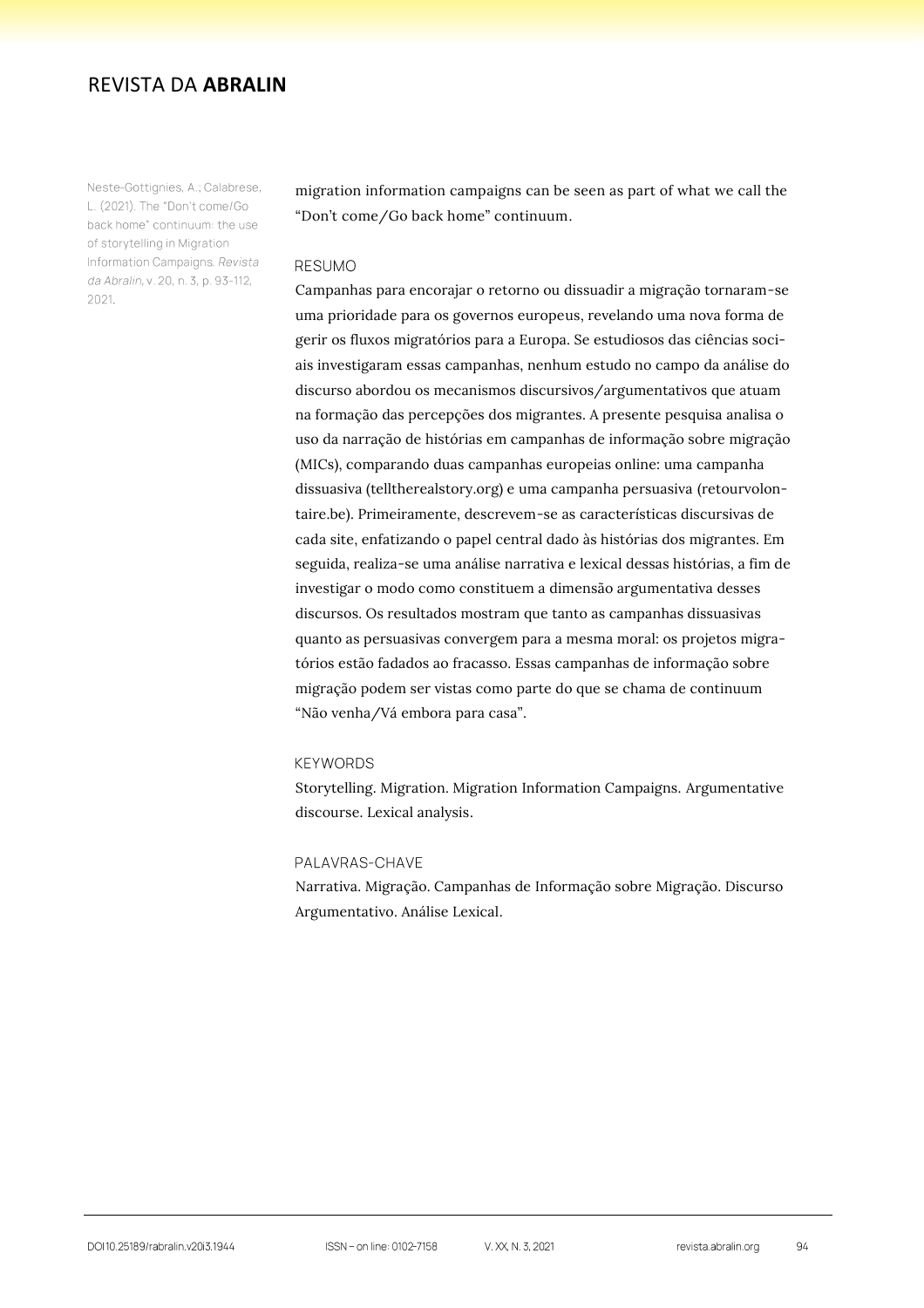# Introduction

*It is the story that is drawn from the morality. For the fabulist, there is first a morality […] and only then the story that he imagines as a pictorial demonstration, to illustrate the maxim, precept or thesis that the author seeks by this means to make more striking* (Claude Simon, Nobel Lecture, 1985).

In the past few decades, migrants have been increasingly targeted by awareness-raising and migration information campaigns (MICs) led by Western governments and international organisations, in particular the International Organisation for Migration (IOM). These campaigns originated in the 1990s in Australia, the United States and Europe (funded by the European Union or by one or more member states), mainly through the lens of anti-trafficking in migrants' countries of origin and transit (WILLIAMS, 2020; NIEUWENHUYS; PÉCOUD, 2007; WATKINS, 2017). Highlighting the dangerous nature of the journey (VAN BEMMEL, 2020), the poor living conditions in destination countries, and the numerous opportunities to succeed "at home" (DIMÉ, 2015), these campaigns try to deter "undesirable" migrants to reach Europe. By doing so, they promote a "culture of immobility" (PÉCOUD, 2010) within departure regions by assessing who has the right to free movement and who doesn't. Nevertheless, despite the growing importance of these campaigns, researchers have repeatedly questioned their effectiveness and ability to influence migrants' aspirations (OEPPEN, 2016; BREKKE; THORBJØRNSRUD, 2020; BISHOP, 2020).

Recent studies argue that the counselling on assisted voluntary return (AVR) programmes "extends this logic of deterrence and discouragement from places of 'origin' and 'transit' to destination countries" (CLETON; CHAUVIN, 2020, p. 2). Indeed, in destination countries, state actors promote AVR programmes to encourage migrants to return to their home country (FINE; WALTERS, 2021; CLETON; SCHWEITZER, 2021; CLETON; CHAUVIN, 2020; VAN NESTE-GOTTIGNIES; MISTIAEN, 2019). According to Lietaert *et al.* (2017, p. 974), "the goals of the program[me] have shifted from allowing the return of those who are waiting for it to pushing the return of those who are no longer allowed to stay". As these operations take place without any physical coercion, migrants need to be persuaded to leave on their own and convinced that the decision stems from their own choice. "This requires the use not of raw force but of incentives that purport to make the desired behaviour objectively sensible and hence interpretable as the product of 'agency'" (CLETON; CHAUVIN, 2020, p. 4). These persuasive communication initiatives have become a priority for European governments.

Today, campaigns to deter migration and those that encourage return are an integral part of the tools available to Western governments to manage migration flows (SCHANS; OPTEKAMP, 2016; NIEUWENHUYS; PÉCOUD, 2007). Being officially defined as a tool to protect the lives of migrants (PÉCOUD, 2012), they are part of the humanitarian-security nexus that characterises contemporary border management practices (ANDERSSON, 2017). As such, they benefit from the participation of humanitarian actors (VAN DESSEL; PÉCOUD, 2020) as the United Nations High Commissioner for Refugees (UNHCR). Messages, strategies and formats have diversified and specialised to reach an ever-increasing number of target groups: "radio; TV; newspaper; internet ads; street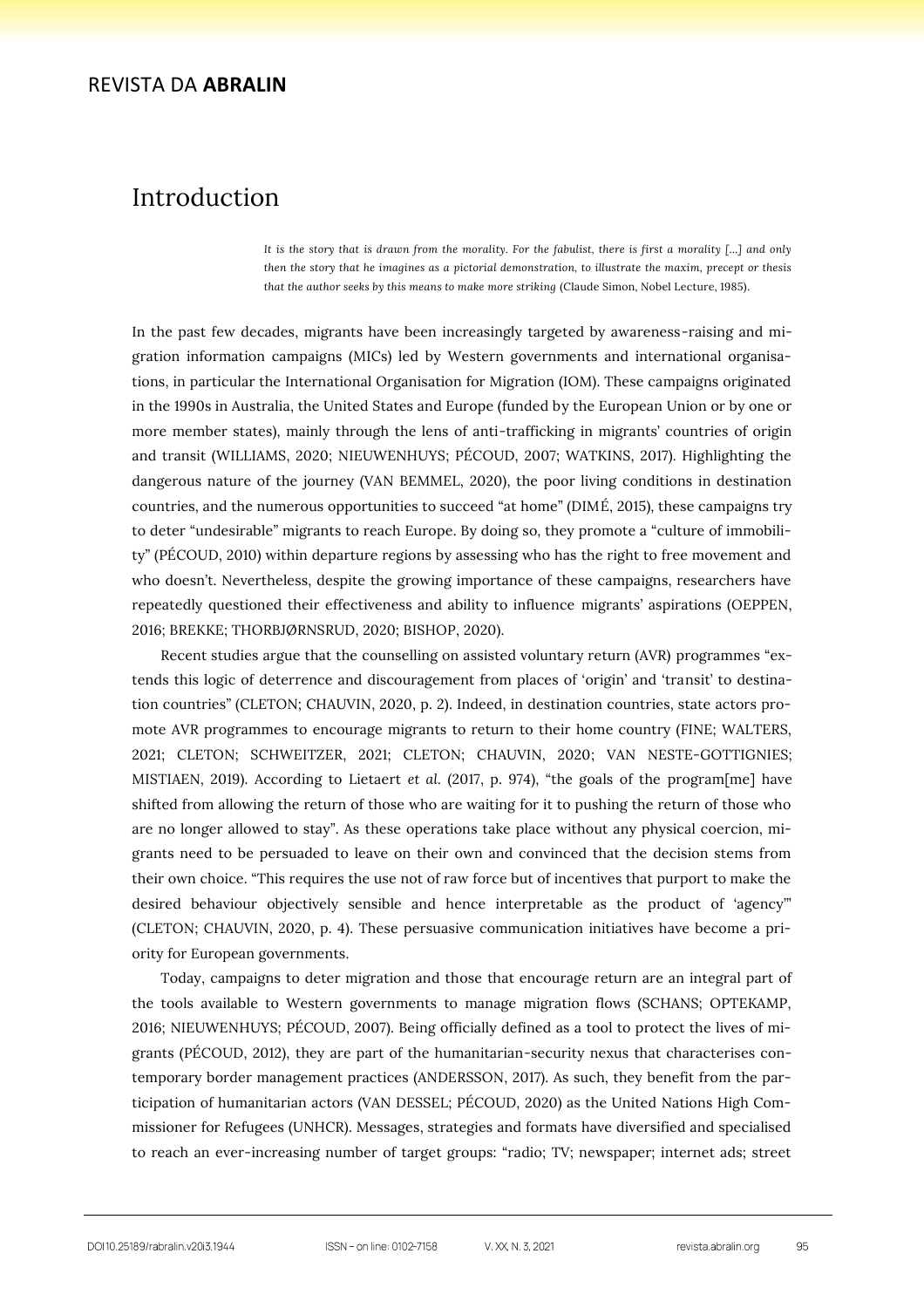performances; community workshops; billboards; posters; leaflets; comic books; branded merchandise; and YouTube videos" (WATKINS, 2017, p. 286).

Despite all the research conducted on the topic, no study in the field of discourse analysis has addressed these campaigns so far. From a discourse analysis perspective, these campaigns can be defined as "argumentative discourses" (AMOSSY, 2012) that aim at shaping migrants' perceptions and subjectivities. But contrary to discourses such as advertisements or election speeches that have an explicit "argumentative purpose", these campaigns do not show their persuasive intent. Indeed, they rely on a specific discursive device – testimonies of migrants embedded in storytelling – which carries an implicit "argumentative dimension" (AMOSSY, 2012, p. 44). The efficiency of storytelling stems from the fact that it is the addressees – migrants themselves – who draw the moral of the stories and make it their own (AMOSSY, 2012, p. 190).

The present research aims at highlighting these discursive mechanisms by comparing two European campaigns. The first one, *Retour Volontaire* (RV; "Voluntary Return"), is the website dedicated to voluntary return programmes designed by the Federal agency for the reception of asylum seekers (Fedasil) in Belgium. It targets asylum seekers in the middle of the procedure, applicants who have been turned down, and immigrants who have never applied for asylum. The second campaign is the website *Telling the Real Story* (TRS), an initiative launched by the UNHCR and funded by the European Commission. Its official aim is to communicate about the dangers of irregular movement to potential refugees and asylum seekers specifically from Eritrea, Nigeria, and Somalia.

After drawing an overview of both campaign websites, stories from both RV and TRS are analysed and compared. Their specific narrative structure (ADAM, 1987; 1996) and lexical fields are detailed to explain the discursive mechanisms that contribute to their argumentative dimension. This allows to demonstrate how these stories work as self-fulfilling prophecies that show how migratory projects end in failure.

# 1. The website as a discursive device

The two websites have similar structures but different discursive features. The main structure can be described as follows: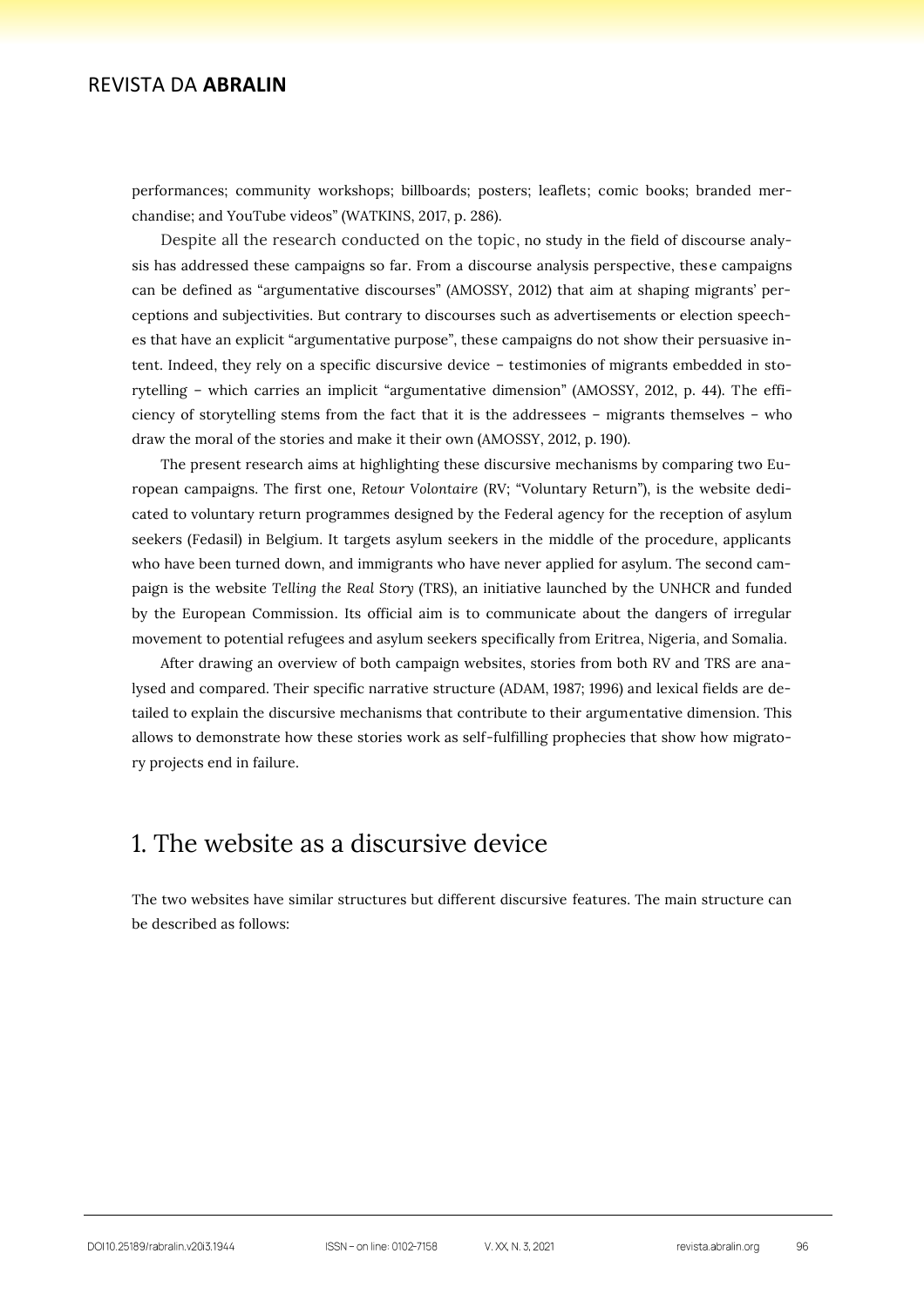| Tellingtherealstory.org (TRS)                   | Retourvolontaire.be (RV)                                |
|-------------------------------------------------|---------------------------------------------------------|
| Choose your language (English, Nigerian pidgin, | Choose your language                                    |
| Amharic)                                        | (English, French, Dutch, Albanian, Amharic, Arabic,     |
|                                                 | Chinese, Farsi, Pashto, Fula, Lingala, Mongolian,       |
|                                                 | Portuguese, Serbian, Spanish, Russian, Tigrinya,        |
|                                                 | Ukrainian, Vietnamese)                                  |
| Source (not very visible, at the bottom of the  | Source (clearly displayed): Federal Agency for the      |
| About section): campaign funded by the European | Reception of Asylum Seekers, with the support of the EU |
| Commission and implemented by the UN Refugee    |                                                         |
| Agency                                          |                                                         |
| Stories (mainly videos): first person account   | Stories (mainly texts): third person account            |
| General information about the situation of      | General information on voluntary return in Belgium      |
| refugees around the world                       |                                                         |

#### TABLE 1 - Websites description Source: Authors

As we can deduce from the list of languages, the recipients of the RV site come from countries with strong emigration rates that produce most asylum demands, whereas the TRS website is intended for Nigerians, Somalis, Ethiopians (the Amharic language is also used in Djibouti, Egypt, Yemen and Sudan). As for the campaign founders, both sites feature them at the bottom of the page, even though the first one clearly displays the name of Fedasil and the support of the EU whereas TRS only reveals who is behind the website at the bottom of the About section (whose link is not on the main menu but at the bottom of the homepage: the UNHCR, with funds from the European Commission). MICs are indeed often "unbranded" on purpose, such as in other campaigns (for instance, the *Aware Migrants* campaign) where promotors, partners or donors are only visible in the background of the website.

The backbone of both sites are the "stories" (see FIGURE 1), testimonies given by people who either have emigrated to Europe and/or decided to go back to their countries.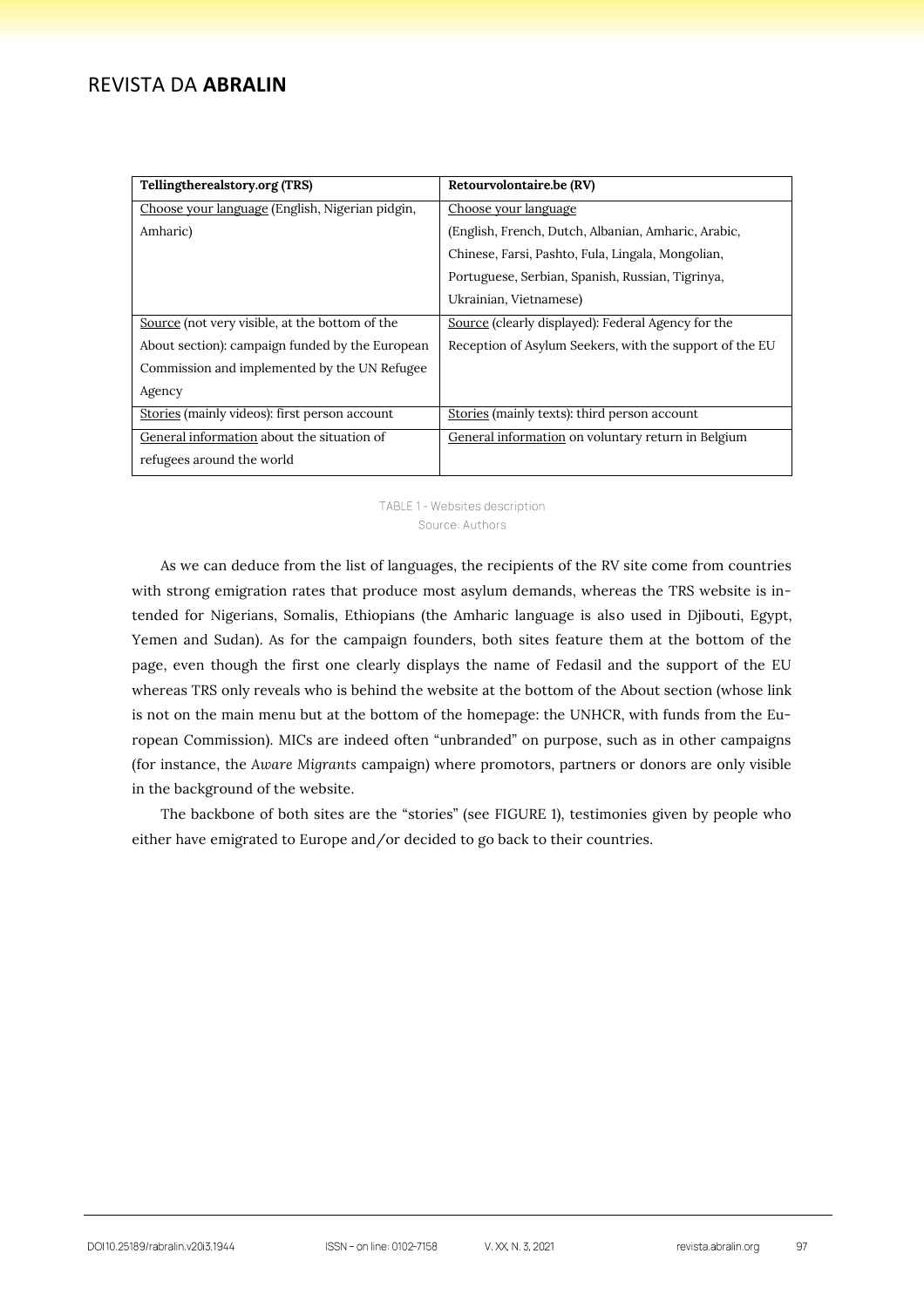

FIGURE 1 - Stories section on Telling the Real Story (left) and Retour Volontaire (right) websites (2021) Source: https://www.tellingtherealstory.org/en/stories/ (left) and https://www.retourvolontaire.be/stories (right)

The stories are written with not-too long (more or less 300 words for TRS and 400 for RV) simple sentences in ordinary language. In both campaigns, protagonists are called by their first names. These stories are migrants' testimonies embedded in the narration of an omniscient speaker (an "unrepresented narrative voice"; CHARAUDEAU; MAINGUENEAU, 2002, p. 185): the UNCHR for TRS and Fedasil for RV. Reported speech marks such as quotation marks and verbs of utterance ("she witnessed", "he recalls", "Hanan says", "she recounts") attest that, on the one hand, these testimonies have been made by real protagonists and, on the other hand, they are framed by an omniscient speaker. Storytelling is defined as a good practice in the IOM public communication campaign toolkit: "Telling a powerful human story is the most effective way to engage people" (2021, online). Indeed, the humanisation at work in these stories told by migrants to migrants contributes to the emotional component of these discourses and promotes identification with the protagonists (VAN DES-SEL, 2021). This storytelling intertwined with testimonials plays a key role in the trustfulness of the information these campaigns provide: only those who have lived it know and can testify. This aims at increasing the effectiveness of the message, as illustrated by the following excerpt of an interview of Daniela Cicchella, the head of the TRS project, about video testimonies of refugees:

> "The shift was to talk not about them, but to them, [...]" she [Daniela Cicchella, head of Telling the Real Story project] explains. "There is a lot of communication around but the trust of information is crucial so when the [refugee] community talks to itself through these enhanced forms of dialogue that's probably the most effective communication," she tells Euronews (DE OLIVIA, 2019, online).

The campaign makers know that the main source of information for migrants is their community. Most of the time, migrants distrust institutional actors (GILLESPIE *et al.*, 2016) and rely on their family network, home community, and the diaspora (VAMMEN *et al.*, 2021; WALL *et al.*, 2019). Hence, campaigns creators use community-based agents including local artists, religious authori-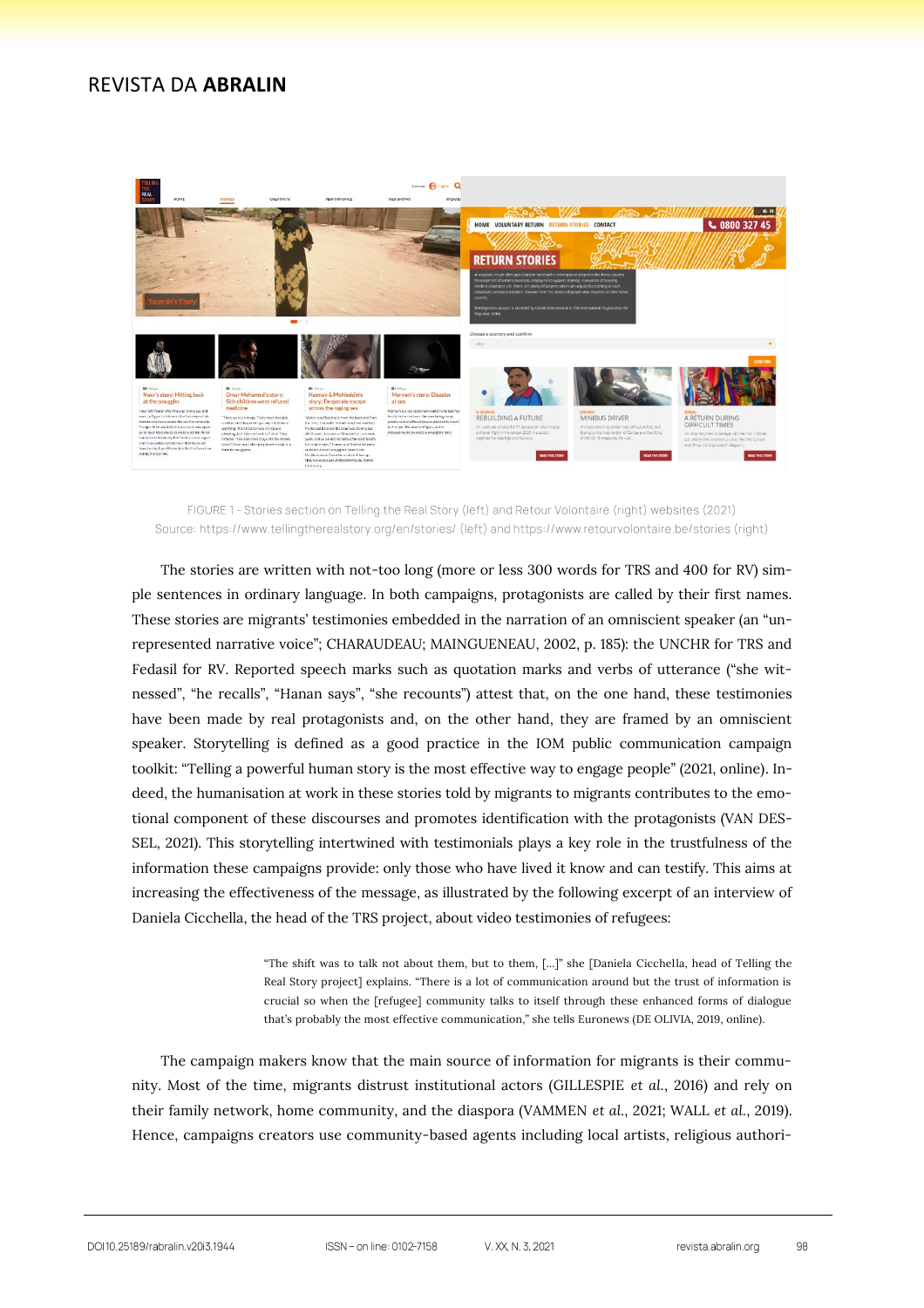ties, and former or returning migrants (MAÂ, 2020; RODRIGUEZ, 2019) both as sources of information and a vehicle to reach migrants. Moreover, both TRS and RV campaigns assume that migrants lack adequate and truthful information to make the right decision (SCHANS; OPTEKAMP, 2016). Blinded by false beliefs, migrants decide to leave their country because they don't know how risky the journey and life in Europe are. They are thus "presented as ignorant, naïve and gullible, which denies their ability to develop coherent and considered strategies" (PÉCOUD, 2012, p. 45). To tackle this information issue, both TRS and RV display authentic stories of refugees that are told by refugees themselves to tell the real story. This commitment to tell the "real" truth pervades both TRS and RV discourses, but we will see that while the former aims at correcting disinformation, the latter fills the gap of misinformation.

The enunciation of both websites is radically different, it goes from a lexicon of fear to one of hope:

| Tellingtherealstory.org (TRS)     | Retourvolontaire.be (RV)                           |
|-----------------------------------|----------------------------------------------------|
| Dangers                           | Reintegration project                              |
| Atrocities                        | Development of a micro business Employment Support |
| Lost their lives                  | Training                                           |
| Psychological and physical trauma | Renovation of housing                              |
| Risks and suffering               | Medical assistance                                 |
| Perils                            |                                                    |
| Irregular movement                |                                                    |
| Traffickers                       |                                                    |
| Misinformation                    |                                                    |
| Lured by false promises           |                                                    |

TABLE 2 - Websites lexical fields Source: Authors

The lexical fields are different because each website has a different goal: RV seeks to persuade migrants (addressed as "you") to go back to their country of origin, while TRS tries to prevent them from moving (they are named "asylum-seekers, refugees and other people on the move"). In the end, the aim is to reduce migration and resorting to asylum.

Lexical fields of fear and hope, and the use of emotions in general, are central in TRS and RV storytelling, making them the pillars of these persuasive discourses. Scholars have indeed stressed the importance of emotional discourse in dissuasion campaigns: "Since affect is considered a crucial mechanism to change public opinion, this campaign foregrounds testimonies and narratives over evidence and expertise, which are genres which have been more classically associated with migration management" (DE JONG; DANNECKER, 2017: online). If campaigns assume that migrants are rational actors who lack information to take the right decision, at the same time, by using emotions such as fear, they contribute to hinder rational decision making (MARCUS, 2003).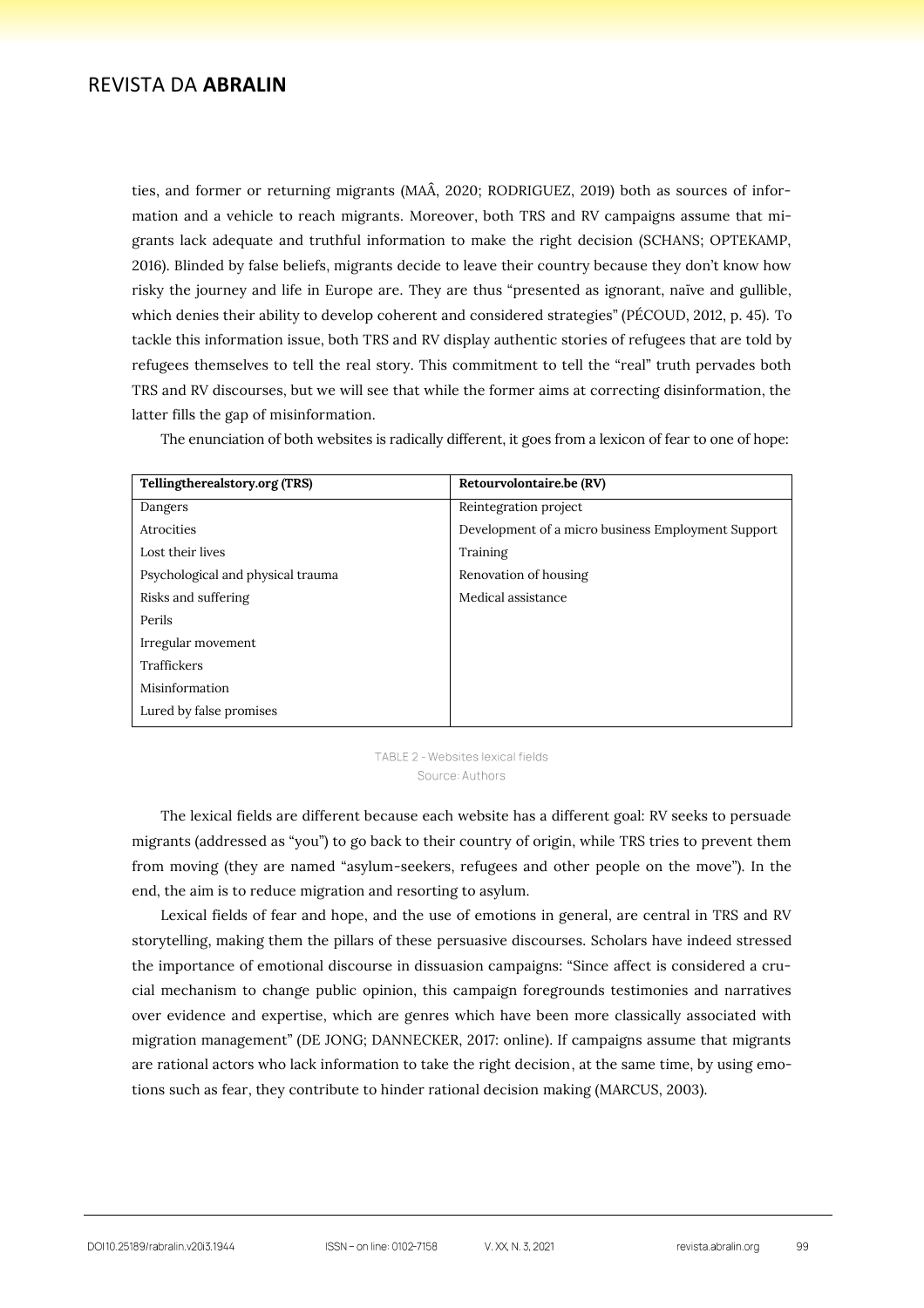# 2. Corpus and methodology

The corpus consists of all stories from the websites *Telling the Real Story* and *Retour Volontaire* (collected in 2021). The observable units that are analysed are stories of voluntary return (RV) or stories of migrants who experienced a difficult moving journey (TRS). These data have been manually retrieved, selected, and analysed according to their narrative structure and lexical fields.

According to Adam's narrative outline (1987, 1996), every narrative presents the six following features:

- 1. A minimal temporality: a minimal succession of events occurring in a time *t* and then *t* + n;
- 2. The presence of an individual or collective actor who can be a state subject (patient) and/or an actor subject (agent of transformation);
- 3. Predicates that define the subject at time *t* and then at time *t* + n;
- 4. A structure consisting of an initial situation (before), an undergone transformation (at the same time) and a final situation (after);
- 5. A narrative causality;
- 6. A final evaluation or moral of the story. According to Adam, the moral informs the "configurational meaning" of the story (ADAM, 1987, p. 62), its global meaning, its "intention" (AD-AM, 1996, p. 18).

However, "it is not enough for a reader to be able to follow a story in [...] its *episodic dimension,* they must also be able to *grasp altogether* these successive events and identify a semantic configuration" (ADAM, 1996, p. 17)<sup>1</sup>. This is what Adam calls the "configurational meaning", resulting from "the passage from the chronological narrative sequentiality of events to the whole in its argumentative and semantic dimensions" (ADAM, 1987, p. 63). Following his theory, we consider that the specific configurations of argumentative discourses lead to different morals and give the story its configurational meaning.

<sup>&</sup>lt;sup>1</sup> All translations are ours.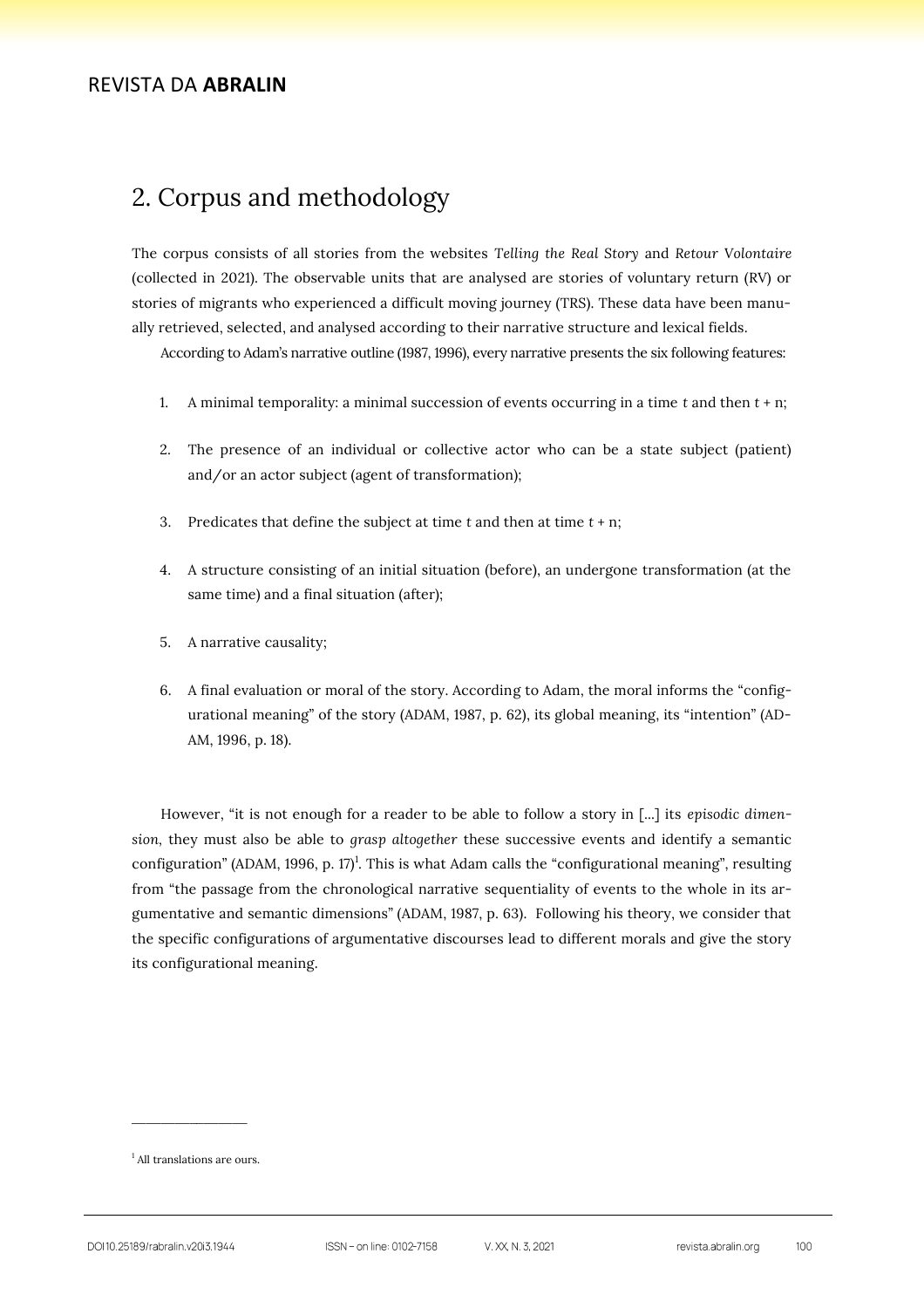

The comparison of TRS and RV shows that stories found on each website match this structure, even though the focus is not placed on the same sequence (the focus of each narrative is circled in red in the figures below): when the overall goal is to dissuade migrants (TRS), the emphasis is put on the Complication sequence, whereas when the narrative seeks to persuade (RV), the focus is on the Resolution sequence. To explore the construction of meaning in these sequences, the most prominent lexical fields of each of them are then identified and analysed. The prominent lexical fields used in the two types of stories are fear for the first set, optimism for the second.

The analysis resulted in a specific configuration of each set of stories, each matching one or several lexical fields:



FIGURE 3 - Narrative sequences of TRS with their respective lexical fields Source: Author's diagram based on Adam (1996, p. 62)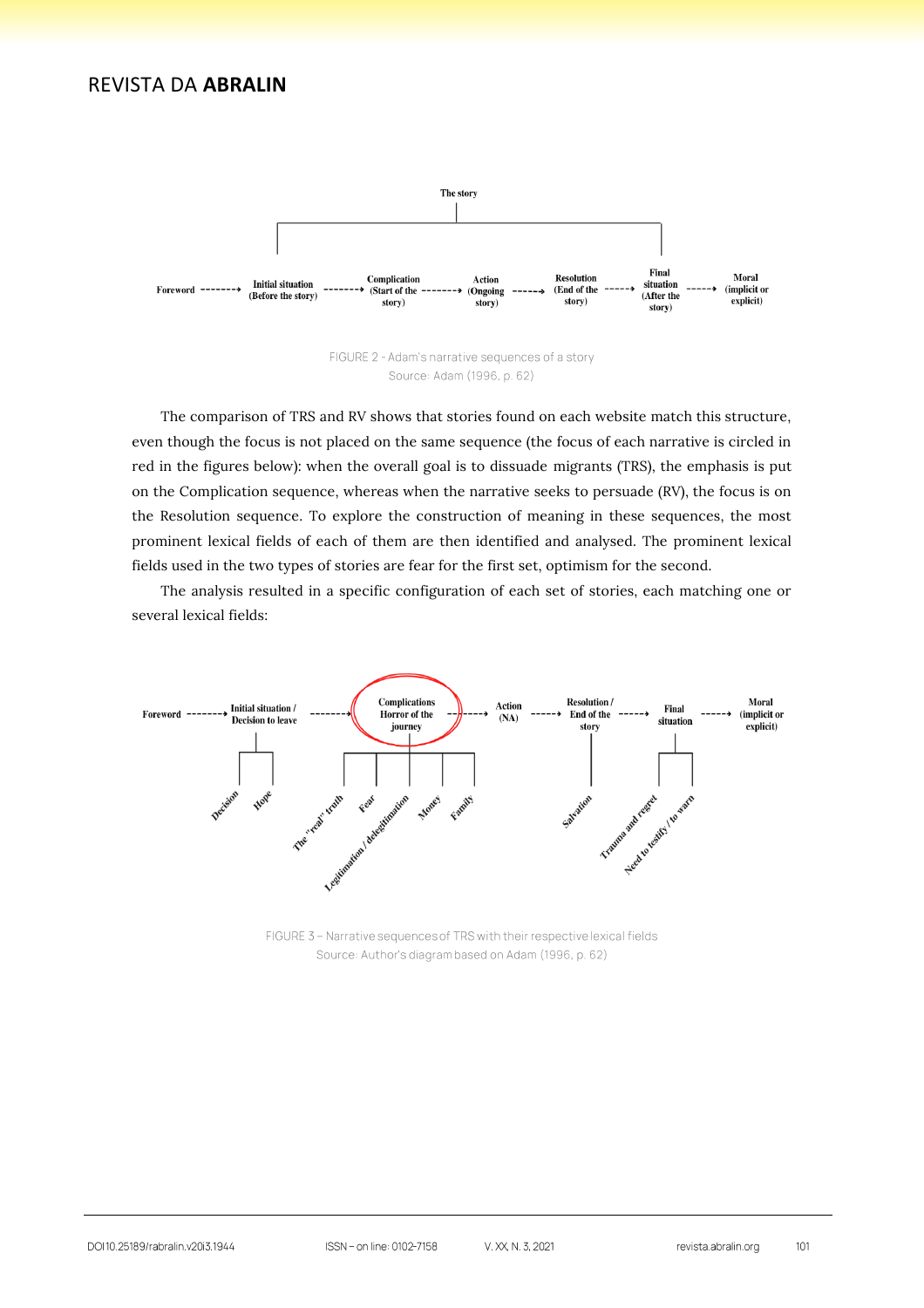

The following section discusses the discursive features of each set and the development towards the moral of the story: do not leave or return back home.

# 3. Results and discussion: bad endings (TRS) *versus* success stories (RV)

The 42 RV stories tell successful experiences of migrants returning to their countries of origin who received a reintegration support provided by Caritas International or the IOM. The TRS website gathers 144 tragic stories of people on the move who undertook the journey to Europe.

Both RV and TRS follow the canonical structure of narratives. The way these texts are structured plays an important role in their persuasive dimension. Even if some of them (the Action sequence in TRS, for example) are sometimes absent, both types of stories encompass an initial situation with complications that lead to action(s) and their resolution due to some helpers. At the end of the story, the protagonist has undergone a transformation. The moral is not always explicit but is easily inferable. Beyond these similarities, the morals of RV and TRS stories are conveyed by very different lexical fields: the former are mostly stories with a happy ending, while the latter are dark tales with a sad ending.

#### 3.1. Initial situation

Stories of both TRS and RV do not really dwell on the reasons for departure that make up the Initial situation. The story usually begins with the protagonists' decision to leave their country and the lexical fields of decision and hope prevail: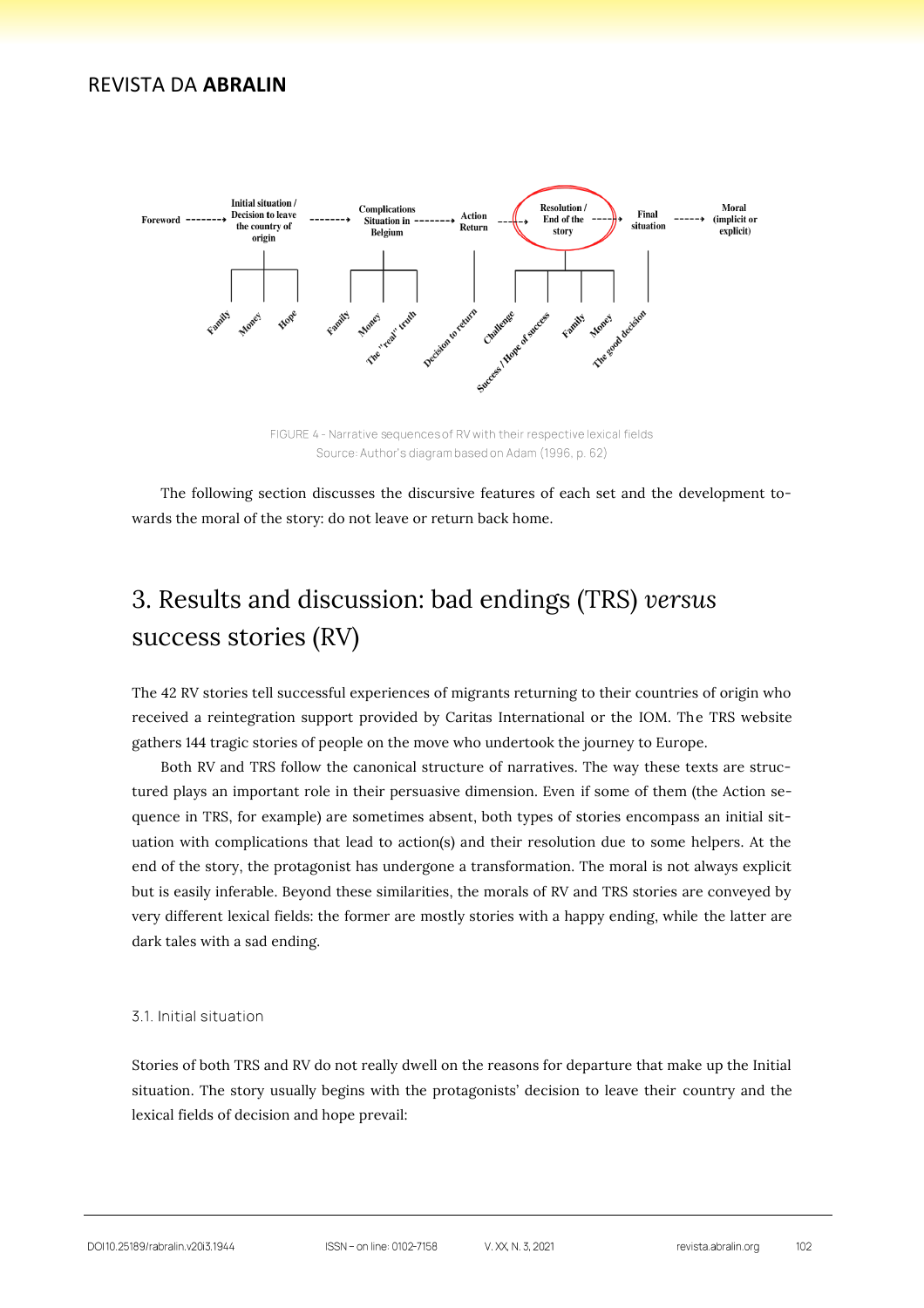(1) "She could not stay there any longer and decides to leave Somalia." (Yasmin's story, TRS)<sup>2</sup> (2) "Hoping for a better future for their children, the Harbi family arrived in Belgium in September 2014." (Harbi family, RV)

In TRS, the decision to depart is often triggered by a relative or friend, overlooking the reasons that drove the person to leave, as we can see in the following example:

(3) "Yehia's parents advised him to flee to Egypt." (Yehia's story, TRS)

#### 3.2. Complication

In TRS, the Complication is the longest, predominant sequence. This sequence insists on the horror and the violence encountered by people on the move, depicting them as victims of smugglers and describing the harsh conditions of their journey. The lexical field of violence, fear and horror is predominant:

(4) "[...] [we] were threatened with being sold as slaves. [...] There is a big danger, and any false movement would mean the end. [...] and soon they were suffering badly from hunger and thirst. [...] They had started to despair [...]." (Issa's story, TRS)

All the stories found on TRS website mention at least one characteristic of the horror of the journey. People suffer from tiredness, food and/or water scarcity, mistreatment, prostitution, human trafficking, and so on. They undergo "absolutely terrible" (Kiro's story, TRS), "full of suffering" (Homam's story, TRS), "nightmarish" (Hassan's story, TRS) situations, and witness their fellow travellers die without a proper burial. Many of them have never been "so afraid in [his] [their] live[s]" (Raed's story, TRS) and expected to die. Some of them put their trust – and fate – in God to overcome these emotions:

- (5) "God knows." (Omar's story, TRS)
- (6) "I prayed every night before I went to sleep, hoping this day would come." (Kiros's story, TRS)

Complications are illustrated by numerous quotes and the second part of the title often refers to the difficulties met during the Complication sequence. Most of the titles found on TRS follow the same structure: "[NAME]'s story: [EMOTIONAL ASPECT] of the story", where the emotional aspect underlines the main moving element of the story:

<sup>&</sup>lt;sup>2</sup> All the examples that are discussed in the results are excerpts of testimonies from both RV an TRS campaigns.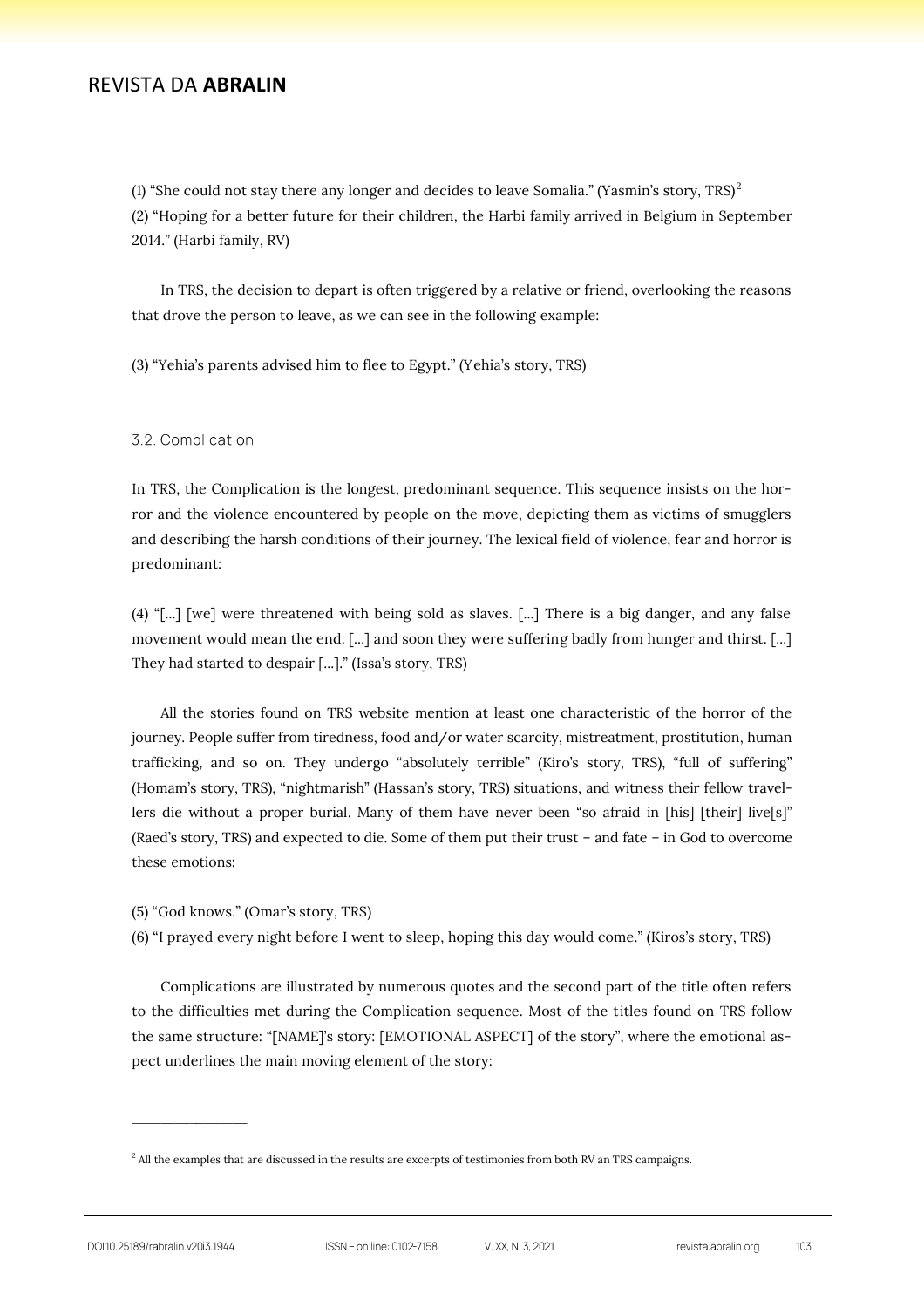(7) "Abdelmejid's story: Anguish at sea." (TRS)

(8) "Joy's story: Fleeing insecurity and violence, ending up in slavery." (TRS)

The complications of the journey are clearly attributed to misinformation. In TRS, the sources of this misinformation are clearly identified and delegitimised. On the one hand, smugglers are depicted as criminals not to be trusted (examples 9, 10), and on the other hand, the diaspora is said to tell "fairy tales" (Hassan's story, TRS), perpetuate a distorted image of life in Europe, and be thus "partly responsible for the exodus of refugees" (Hodan's story, TRS) (examples 11, 12):

(9) "She was tortured; raped and endured physical attacks by the human smugglers." (Medina's story, TRS)

(10) "The first thing that struck him when dealing with smugglers and their brokers was the sharp contrast between their sweet promises and the harsh reality of the journey." (Aman's story, TRS)

(11) "They post pictures and stories on social media about how wonderful life is in Europe, misrepresenting reality and inducing others to waste their time, money and health." (Frank, Blessing and Isibor's story, TRS)

(12) "They rarely (if ever) describe or depict the difficulties of the journey or the problems and daily stress of living in exile. The Somali diaspora must stop misleading those at home, especially the young and hopeful; they must stop posting fake photos and stories on social media, declares Hodan." (Hodan's story, TRS)

The term *trafficker* (89 occurrences) is often used as a synonym of *smuggler* (280 occurrences)*,*  resulting in a lexical confusion between smuggling and trafficking that contributes to criminalise migrations as an "organised crime" (MUSARÒ, 2019, p. 631). In doing so, these stories devalue an important source of information for migrants: "Migrants are not naive when they trust smugglers with their travel plans and money but regard them as important gatekeepers facilitating their migration and bringing them closer to realizing their individual dreams" (VAMMEN *et al.*, 2021, p. 18). The construction of the figure of the "criminal smuggler" (OEPPEN, 2016) shifts the responsibility for migrants' ills onto the smugglers and, ultimately, onto the migrants themselves (OEPPEN, 2016, p. 66) as the latter decide to leave. This delegitimisation of the sources of migrants' information, in turn, reinforces TRS's commitment to share trustful information by tackling misinformation.

In RV stories, the Complication sequence always begins with a challenge that takes the form of an unexpected event:

(13) "In Belgium, she tried to obtain a residence permit, without result." (Agnès's story, RV)

The lexical field of hope for a better future in the Initial situation gives way to one of disillusion in RV stories: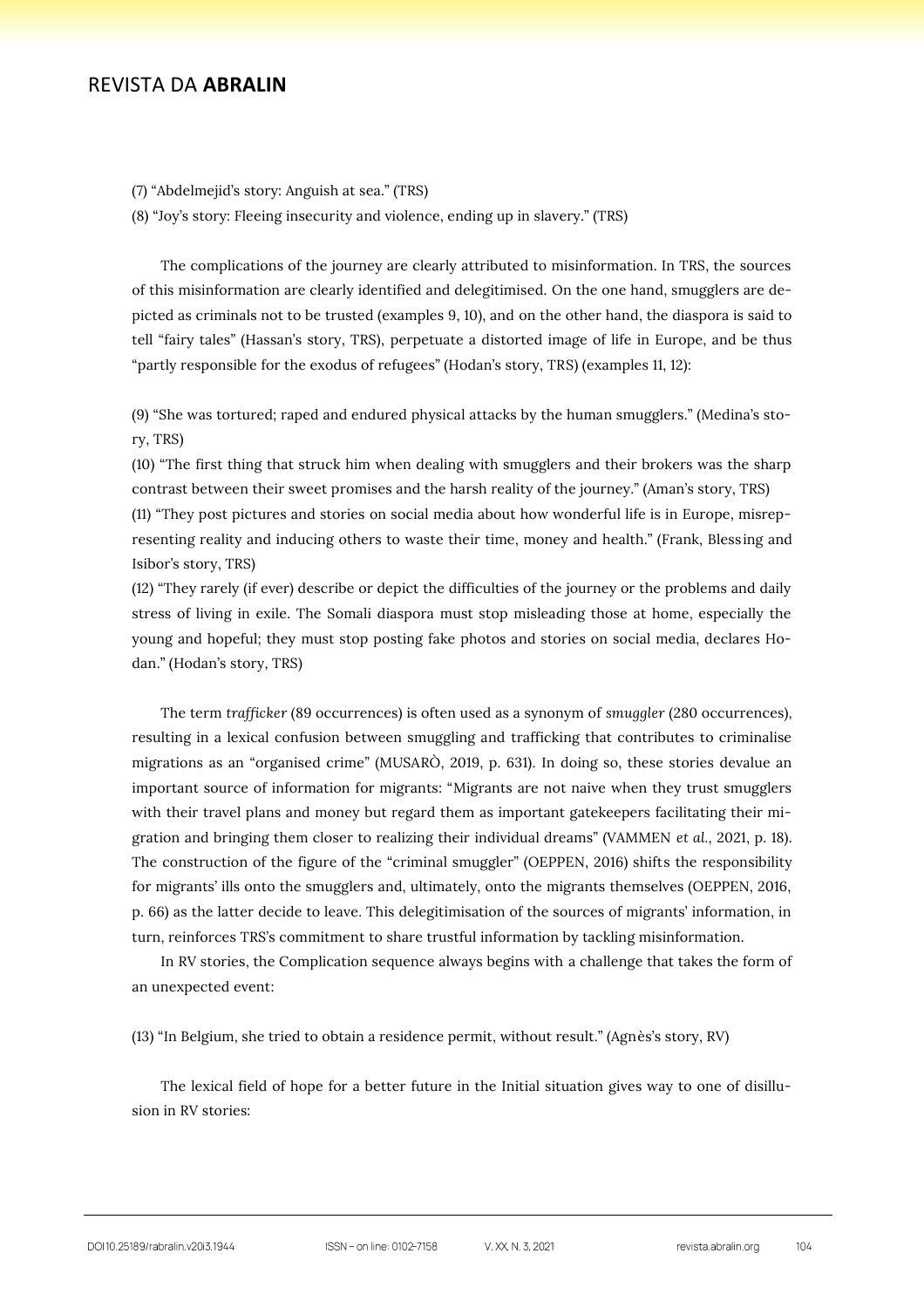(14) "Nana arrived in Belgium with her husband in 2014 in search of a better future. [...] But reality in Belgium did not match her expectations." (Nana's story, RV)

Moreover, as the nostalgic images referring to "home", RV stories use the idea of family to show (or rather to make people feel) that life in Belgium means being away from loved ones:

(15) "He was missing his family." (Safiullah's story, RV)

(16) "His family had stayed in Georgia and he needed to reunite with his wife and children." (Irakli's story, RV)

(17) "She found it difficult to be separated from her husband without knowing how long it would take before a decision would be made about her dossier." (Shaima's story, RV)

In example (17), the distance from relatives is compared with the length of the procedures. The loneliness will last over time:

(18) "His wife and two daughters had stayed behind in Baghdad and his main goal was to bring them to Belgium. […] [H] [h]e became aware that the road to family reunification would take longer than expected." (Mohammed's story, RV)

In both TRS and RV stories, the lexical field of money is closely related to complication as the cost of travel is often responsible for the family's ruin:

(19) "To pay for the journey, the family sold all of their belongings in Baghdad." (Harbi's story, RV) (20) "They were detained under horrifying conditions, beaten, and given electric shocks to force them to call relatives for money." (Dunia and Ahmed's story, TRS)

#### 3.3. Action

In TRS, protagonists are depicted as helpless beings, and the action sequence is often non-existing, preventing them from agency. The complications are either unsolved or resolved by a helper. This helplessness is reinforced by the use of the passive voice:

(21) "She was floating helplessly for 11 hours. She saw people struggling to keep swimming, then giving up and disappearing into the deep. She was saved when an Egyptian boy close to her saw a fishing boat and shouted for help." (Maryam's story, TRS)

(22) "He was evacuated from Libya and eventually reached Sweden, where he is living today." (Aman's story, TRS)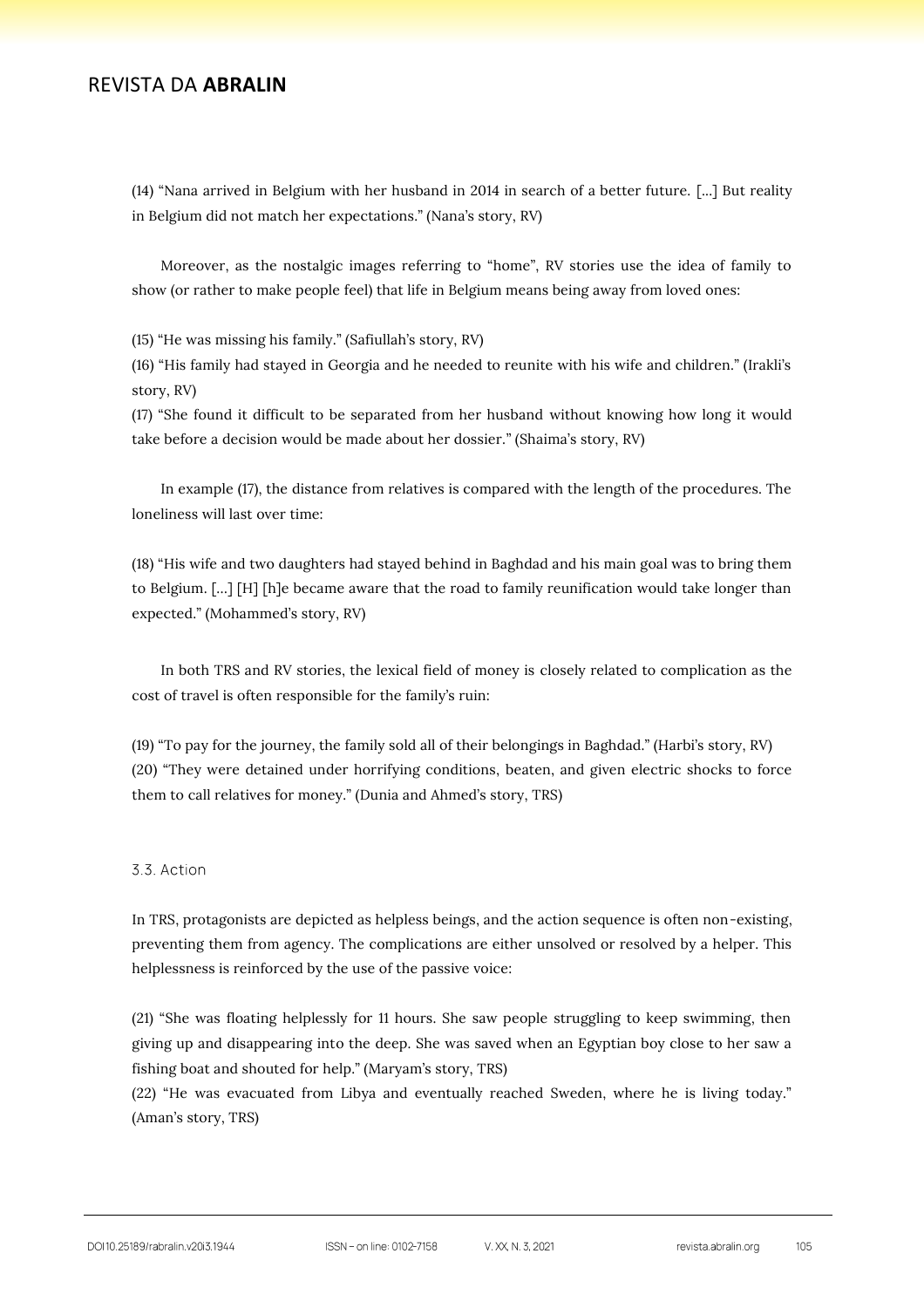Contrary to what happens in TRS, protagonists of RV stories take actions and are agents of their destiny. To cope with the bad situation, the RV protagonists must accomplish a difficult action: decide to return to their country. To influence migrants' decision-making, these campaigns also mobilise the lexical field of family:

> Even mentioning seemingly banal issues, such as the "pleasant climate in Suriname", is believed to make a difference for migrants' return decision-making. Often this includes reminding potential returnees of their family and friends who still reside in their country of nationality, in order to evoke feelings of longing, missing or regret (CLETON; SCHWEITZER, 2021, p. 14).

The family has indeed been long recognised by scholars as closely intricated with migratory projects and used, in turn, by migration policies to constrain movement (BONJOUR, 2008).

#### 3.4. Resolution

For TRS, the Resolution sequence is usually truncated, as the narrator does not tell where the protagonist is when they are testifying or how they ended up there. Some testimonies present the UNHCR as a saviour, tinging those stories with a positive tone. Some of them even conclude with a happy ending, although the protagonist does not reach Europe and stays in a camp.

Contrary to TRS, the RV Resolution sequence is the most developed part of the story and usually ends on a happy note. Indeed, the return is successful or well on track:

(23) "While his choice to return to Ethiopia was successful [...]." (John's story, RV) (24) "After successfully learning the basics of the profession in just a few weeks, she was hired as a freelance hairdresser." (Luiza's story, RV)

This success is made possible thanks to Fedasil, Caritas International or the IOM, who plays the role of a "magic auxiliary" (ADAM, 1996):

(25) "Thanks to advisers from the IOM office in Moscow, a tutor was hired." (Luiza's story, RV) (26) "They were therefore helped by the IOM office in Kosovo." (The Miftari family's story, RV)

This is one of the main differences between TRS and RV stories. In TRS, protagonists are framed as victims of human trafficking, whereas RV protagonists undergo a transformation and are empowered by their decision to return home. As observed in the lexis, the decision to leave is presented as stemming from the migrants themselves: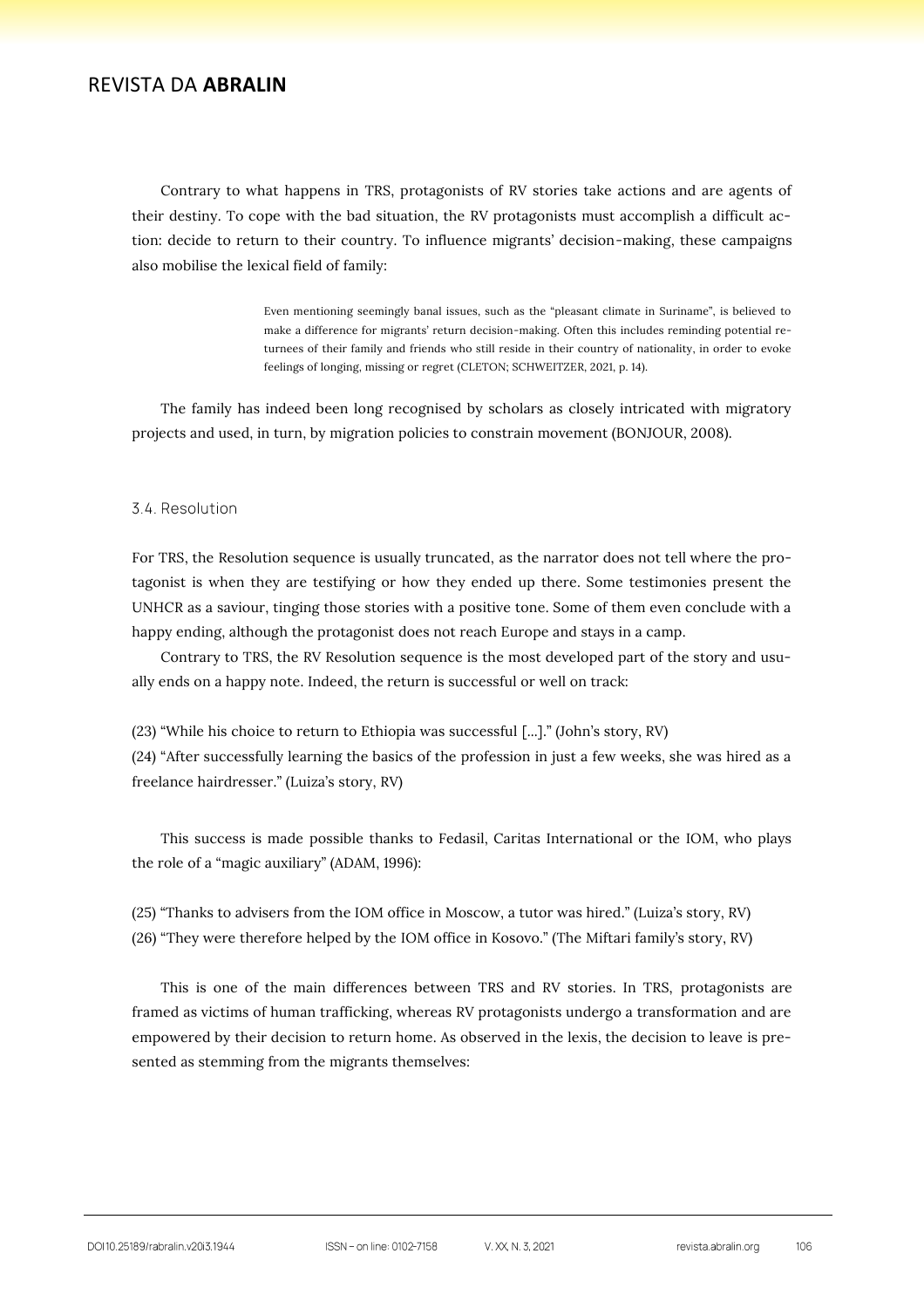(27) "After several months Hoda decided to return to Iraq, as she was unable to find work in Belgium in her field as a qualified accountant. Her goal: to start a company and show her sons that you need to work hard and that nothing is handed to you." (Hoda's story, RV)

(28) "After his asylum request was denied, he was assigned an open return place in Fedasil's center in Jodoigne. There he decided to return to Afghanistan." (Bogdan's story, RV)

As a result, the decision to return home is presented as a free decision that leads in the Final situation to economic success:

(29) "She started her company in an old sewing workshop at her parents' house. Despite the local difficulties (power failures, bad connection) the cybercafe is highly successful and Hoda is able to contribute to her family's income. Hoda's eldest son goes to school and hopes to later attend university." (Hoda's story, RV)

The lexical field of family also appears in the Resolution sequence of RV stories. Contrary to the sad feeling it generated in the Complication sequence, here stories present the reunion with the family as a warm event:

(30) "Narine returned to Armenia, where she was warmly welcomed by her parents and brother." (Narine's story, RV)

(31) "Shaima and her daughter are happy to be back with their family." (Shaima's story, RV)

#### 3.5. Final situation

In the Final situation, TRS stories present the protagonists as traumatised and urging people not to undertake the journey, even when they made it to Europe. The lexical field of trauma underlines the psychological suffering induced by this experience. This trauma will never heal, even if the person obtained the refugee status:

(32) "Homam still carries the psychological effects of the journey with him, and every New Year remembers what he put his family through to taken them to safety." (Homam's story, TRS)

TRS stories emphasise the disillusion of the protagonists about the journey and about Europe. The protagonists "realise" that the journey is "much worse than expected" (Liban's Story, TRS):

(33) "He was told the journey would be easy, but once he started, he realized he was being trafficked—and thus a prisoner." (Hargeele's story, TRS)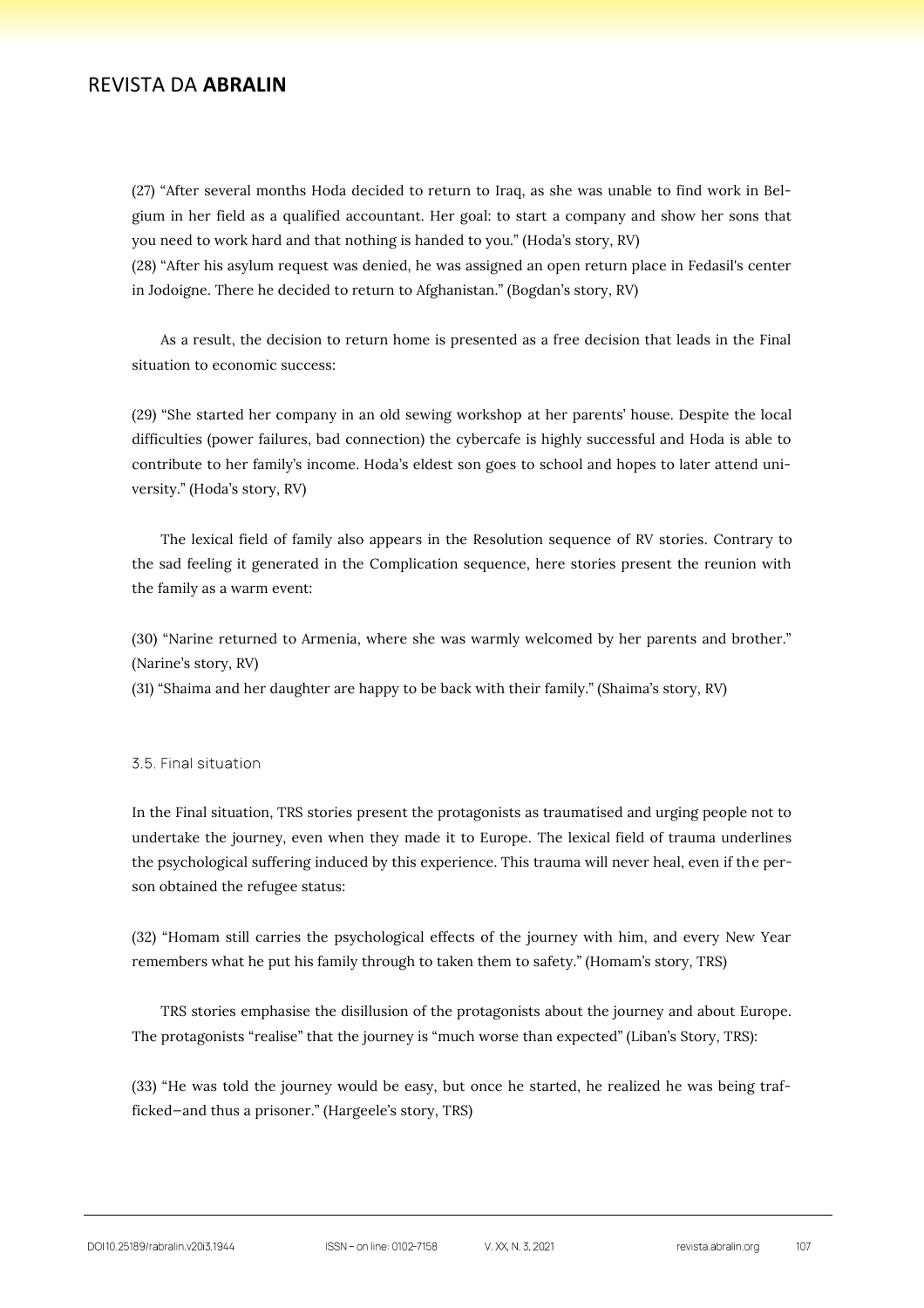This disillusion and trauma lead to the need to testify, to warn people not to undertake the journey. Even though they made it to Europe and have been granted a status, refugees feel "a responsibility to warn other people about the dangers of the Sahara route" (Aman's story, TRS):

(34) "Today, Natsenet says that this was a journey she would not wish even upon her worst enemy. She says people should learn from her experience and not go travelling with smugglers." (Natsenet and Meron's story, TRS)

The lexical field of regret unmasks the moral – do not come, it is not worth it:

(35) "During this time, she thought a lot about her parents and the warnings they had given. There was nothing she could do now, she was already too far along the journey and could only move forward. "I regret it. I wish I had stayed with my mother and started a family", she says. "It has been contrary to my expectations. But what can I do, I have made the decision and started the journey already." (Lwam's story, TRS)

In contrast, the Final situation of RV stories reinforces the Resolution sequence. Despite the difficulties and challenges brought by the decision to leave the destination country, returning to the country of origin is always the right decision:

(36) "Despite the difficulties he is currently facing, Mansour doesn't regret the choice he made to return." (Mansour's story, RV)

The project which led the protagonist to migrate is accomplished in the country of origin:

(37) "He can now provide for his family, something that was his main concern in Belgium." (Henrik's story, RV)

The analysis shows that the lexical fields of family and money are closely intertwined as migration, including irregular migration, is often a collective project that ensures the economic success of the entire family (BOUILLY, 2008, p. 16). Here, migrants "are told that migration attempts gone awry lead to mothers and wives being left in a position of greater precarity and economic vulnerability" (WILLIAMS, 2020, p. 1207).

#### 3.6. Moral

Both TRS and RV aim to influence migrants' decision-making, either not to leave or to return. (Re)constructed by the readers throughout the story, the Moral derives from the succession of se-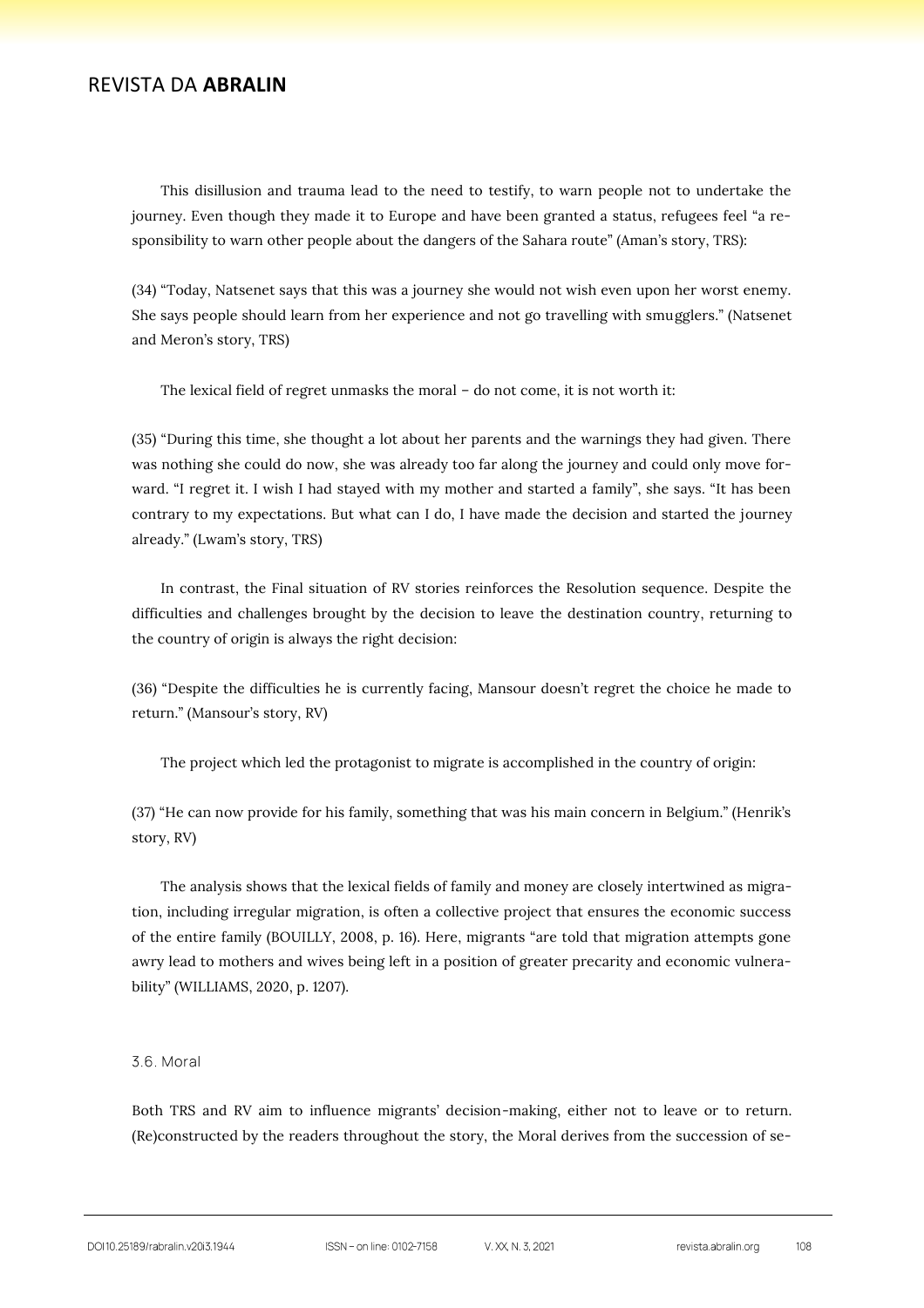quences, i.e., from the configurational meaning. This Moral is oriented by the most prevalent sequences of the stories: the Complication sequence in TRS and the Resolution sequence in RV. In the Complication sequence of TRS, the most prominent lexical fields are fear, violence, and horror, giving to the sequence order of the narrative structure a configurational meaning that discourages people to undertake the journey to Europe. Similarly, based on the lexical fields (challenge, success, money and family) of the main sequence (Resolution), RV stories try to convince migrants to go back home.

The moral (whether implicit or explicit) of TRS and RV stories can be seen as part of a continuum: don't leave your country to go to Europe, the grass is not always greener on the other side. It's not worth risking your life. If you are in Belgium in a complicated situation, go home. This moral derives its persuasiveness from TRS and RV commitment to telling the "real" truth by filling the gap of misinformation or disinformation. Indeed, the "right" decision (return to the country of origin/don't come to Europe) can be taken only because migrants received the information they lacked:

(38) "After getting information from our return partner in Antwerp, she ended up returning to Georgia." (Nana's story, RV)

In TRS stories, retrospective comments put an emphasis on the lack of information or the misinformation the protagonists had on the dangers ahead. They either "knew nothing about the perils of the journey" (Saida's Story, TRS) or "refused to listen [...] to try their luck" (Shishay's Story, TRS):

(39) "I used to hear about human trafficking, that they sell people, but I never believed it", she says, "I just thought it was a lie and an attempt to keep us from going to Europe." (Selam's story, TRS)

# 4. Conclusion: information campaigns, a self-fulfilling prophecy?

Both TRS and RV use storytelling to persuade migrants and convey their message, whose argumentative force relies on two discursive dimensions.

First, the narrative sequences and the lexical fields lead the reader to reconstruct the configurational meaning of the stories: coming to Europe is dangerous (TRS), returning home leads to success or at least repairs the damages done by leaving the country of origin (RV). TRS stories underscore the Complication section, where the horrors of the journey are described at great length, while RV stories focus on the Resolution sequence and stress the success back home. The use of emotions makes the audience identify with the protagonists. Both configurational meanings converge towards the same moral: the Don't come/Go back home continuum.

Second, the discursive device itself – storytelling embedding migrants' testimonies – makes the omniscient speaker (UNCHR and Fedasil) disappear. The message is told by migrants to mi-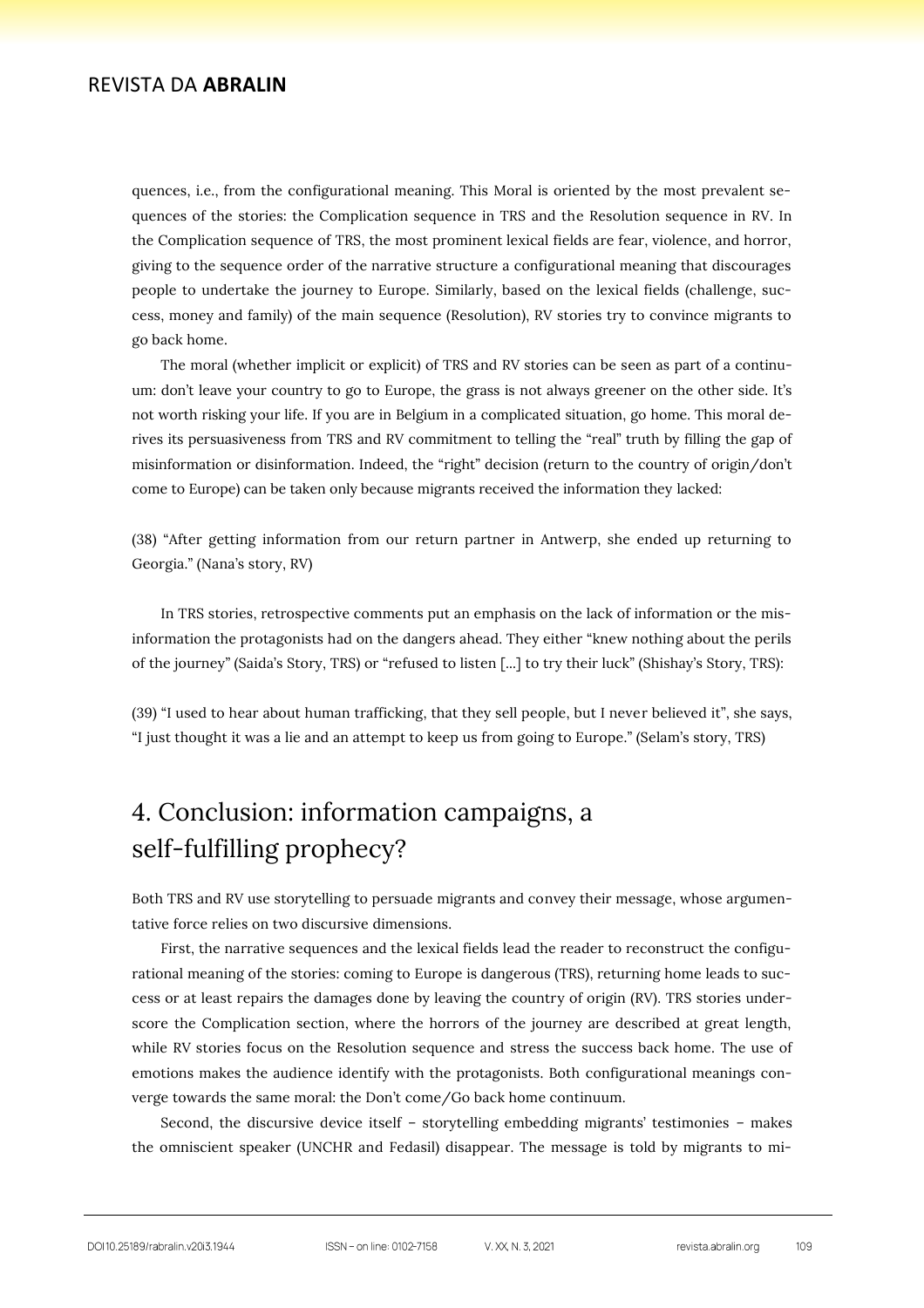grants. By emphasising or blinding out certain bits of information, these campaigns try to induce the choice to leave or not to leave. The migrant makes his/her own decision. In TRS stories, no propositions are made to follow the legal path to seek asylum in Europe. In RV, the other options (forced return or illegal stay) are the only possible alternatives to voluntary return. Therefore, the "choice" of not coming or returning back home is most often forced as there is no other viable alternative. Nevertheless, the storytelling of RV stories presents the protagonists as empowered agents who take the right decision with the right information. On the other hand, TRS protagonists are framed as victims of human trafficking whose foremost responsibility is to warn their community not to undertake the journey to Europe. By providing the right information and/or tackling disinformation by means of migrants' stories, RV and TRS narratives demonstrate to the reader that it is not worth migrating. The stories come full circle and the continuity between the two campaigns is clear: if the migration project always ends in failure, if the success is only possible in the country of origin, if the journey is traumatic, why taking the risk to leave? The prophecy selffulfils: migratory projects are doomed to fail.

#### **REFERENCES**

ADAM, J.M. Types de séquences élémentaires. *Pratiques*, n. 56, v. 1, 1987, p. 54-79.

ADAM, J.M. *Le récit*. Paris: Presses Universitaires de France, 1996. Available at: https://doiorg.ezproxy.ulb.ac.be/10.3917/puf.adam.1996.01. Accessed on: September 15th, 2021.

AMOSSY, R. *L'argumentation dans le discours*. Paris: Armand Colin, 2012.

ANDERSSON, R. Rescued and caught: the humanitarian–security nexus at Europe's frontiers. In: DE GENOVA, N. (Ed.). *The Borders of 'Europe': Autonomy of migration, Tactics of Bordering*. Durham: Duke University Press, 2017, p. 64-94.

BISHOP, S. An International Analysis of Governmental Media Campaigns to Deter Asylum Seekers. *International Journal of Communication*, 14, 2020, p. 1092-1114.

BONJOUR, S. Family migration policies in the Netherlands. *NODE Policy Report*. Viena: ICMPD. 2008.

BOUILLY, E. Les enjeux féminins de la migration masculine. *Politique africaine*, n. 109, 2008, p. 16-31.

BREKKE, J.-P.; THORBJØRNSRUD, K. Communicating borders - Governments deterring asylum seekers through social media campaigns. *Migration Studies*, v. 8, n. 1, 2020, p. 43-65.

CHARAUDEAU, P.; MAINGUENEAU, D. *Dictionnaire d'Analyse du Discours.* Paris: Seuil, 2002.

CLETON, L.; CHAUVIN, S. Performing freedom in the Dutch deportation regime: bureaucratic persuasion and the enforcement of 'voluntary return'. *Journal of Ethnic and Migration Studies*, v. 46, n. 1, 2020, p. 297-313.

CLETON, L.; SCHWEITZER, R. 'Our aim is to assist migrants in making a well-informed decision': how return counsellors in Austria and the Netherlands manage the aspirations of unwanted non-citizens. *Journal of Ethnic and Migration Studies*, 2021, p. 1-18.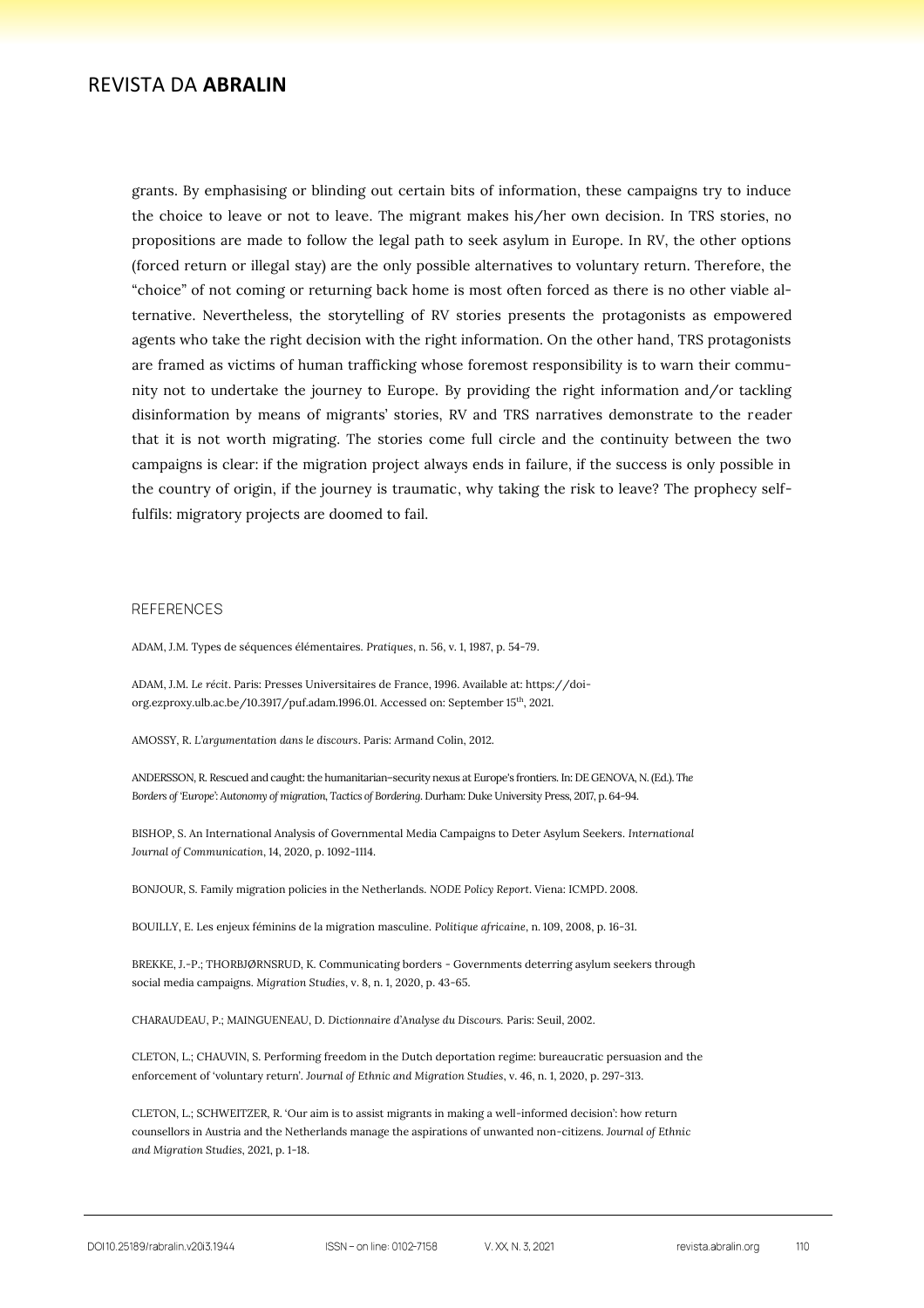DE JONG, S.; DANNECKER, P. Managing Migration with Stories? The IOM "i am a migrant" Campaign. J*ournal für Entwicklungspolitik*, XXXIII(1), 2017, p. 75-101.

DE OLIVIA, A. Change in narrative: how can film play a part in refugee crises? Euronews, September 23<sup>rd</sup>, 2019. Available at: https://www.euronews.com/2019/09/23/change-in-narrative-how-can-film-play-a-part-inrefugee-crises. Accessed on: August $8^{\rm th}, 2021.$ 

DIMÉ, M. "Flamber moins et investir utile" : la promotion de l'entrepreneuriat chez des migrants de retour au Sénégal. *Afrique et Développement*, v. 40, n. 1, 2015, p. 81-97.

FINE, S.; WALTERS, W. No place like home? The International Organization for Migration and the new political imaginary of deportation. *Journal of Ethnic and Migration Studies*, 2021, p. 1-18.

GILLESPIE, M.; AMPOFO, L.; CHEESMAN, M.; FAITH, B.; ILIADOU, E.; ISSA, A.; OSSEIRAN, S.; SKLEPARIS, D. *Mapping Refugee Media Journeys Smartphones and Social Media Networks*. Paris: The Open University & France Médias Monde [online], 2016.

IOM, IOM public communication campaign toolkit, *IOM website*, Available at: https://publications.iom.int/fr/node/2376. Accessed on: May 3<sup>rd</sup>, 2021.

LIETAERT I.; BROEKAERT E.; DERLUYN I. From Social Instrument to Migration Management Tool: Assisted Voluntary Return Programmes – The Case of Belgium, *Social Policy & Administration* 51, 2017, p. 961-980.

MAÂ, A. Manufacturing collaboration in the deportation field: intermediation and the institutionalisation of the International Organisation for Migration's 'voluntary return' programmes in Morocco. *The Journal of North African Studies*, 2020, p. 1-22.

MARCUS, M. *Sécurité et démocratie à l'épreuve de la violence* (Vol. 4). Brussels: Council of Europe, 2003.

MUSARÒ, P. Aware Migrants: The role of information campaigns in the management of migration. *European Journal of Communication*, v. 34, n. 6, 2019, p. 629-640.

NIEUWENHUYS, C.; PÉCOUD, A. Human Trafficking, Information Campaigns, and Strategies of Migration Control. *American Behavioral Scientist*, v. 50, n. 12, 2007, p. 1674-1695.

OEPPEN, C. "Leaving Afghanistan! Are you Sure?" European Efforts to Deter Potential Migrants through Information Campaigns. *Human Geography*, 9:2, 2016, p. 57-68.

PÉCOUD, A. Informing Migrants to Manage Migration? An Analysis of IOM's Information Campaigns. In: GEIGER, M.; PÉCOUD A. (Eds). *The Politics of International Migration Management. Migration, Minorities and Citizenship.* London: Palgrave Macmillan, 2010, p. 184-201.

PÉCOUD, A. Les campagnes d'information de l'Organisation internationale pour les migrations, *Le sujet dans la cité*, 1, 2012, p. 36-49.

RODRIGUEZ, A.-L. European attempts to govern African youths by raising awareness of the risks of migration: ethnography of an encounter. *Journal of Ethnic and Migration Studies,* v. 45, n. 5, 2019, p. 735-751.

SCHANS, D.; OPTEKAMP, C. Raising Awareness, Changing Behavior? Combatting Irregular Migration Through Information Campaigns. *Ministry of Justice and Security*, The Netherlands. Cahier, 2016, p. 2016-11.